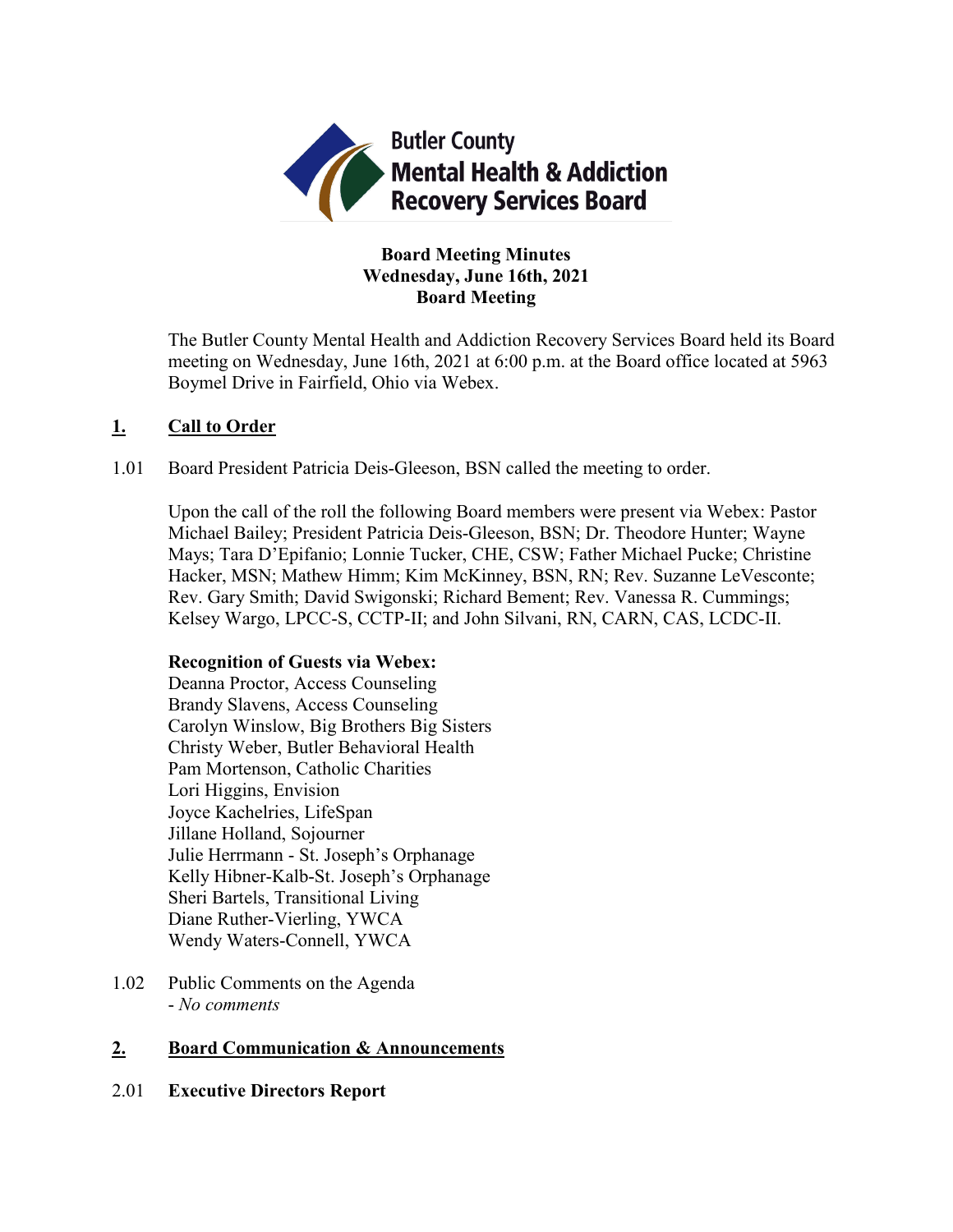### A. State Biennium Budget Update

The Board Association petitioned for an increase of 15 million dollars, which included 9 million for student wellness and 6 million for recovery supports and address systematic racism. There will be no funding increases for behavioral health in the FY22-23 state budget. Additionally, no losses are expected either.

There were three key behavioral health amendments in the budget also. One was the 120-day meeting language in the ORC (Ohio Revised Code). The Association wanted to delete or update the language. This item has been removed and will not change.

The second amendment was concerning data, to assist in ADAMHS Board's statutory requirements to do strategic planning, needs assessing, monitor the subsidy clients, and to evaluate services provided. There has been resistance to the request for data. Still it passed the House and the Senate. It will now go to the conference committee.

The third amendment was concerning board size and board member requirements. Currently boards are either 14 or 18 members. Representatives in Erie and Ottawa, Ohio counties are requesting to change board membership requirements. Currently the Ohio Revised Code (ORC) requires that 6 of the 18 board members fall into one of the following categories: mental health consumer, AOD (Alcohol and Other Drugs) consumer, mental health family member, AOD family member, mental health clinician, and an AOD clinician. Erie County wants to remove this condition and change board membership to 5 to 9 members. The House looked at reducing board size to 5 to 9 members without categories. The Senate's version is much better for Boards in that it provides these kinds of restrictions for counties with small populations such as under 80,000 residents. The budget will now go to the legislative conference committee before being finalized.

There are funding sources that the State has yet to define or give much information about. The December Relief Package in the amount of 87 million dollars from ODMHAS (Ohio Department of Mental Health and Addiction Services) and American Rescue Funds in the amount of 96 million dollars will all need to be defined and distributed to counties via ODMHAS. These are shortterm federal funds focused on COVID relief.

B. Vista Worker Update Dr. Rasmus has interviewed a candidate and is currently checking into references. His expertise is in data base management and analysis. He will start at the Board in July.

## C. Butler County Employment Challenges Dr. Rasmus attends a commissioner's call every week. There is concern about current workforce challenges that support businesses, manufacturing, and hospitality among other industries. Dr. Rasmus requested a hybrid meeting (face-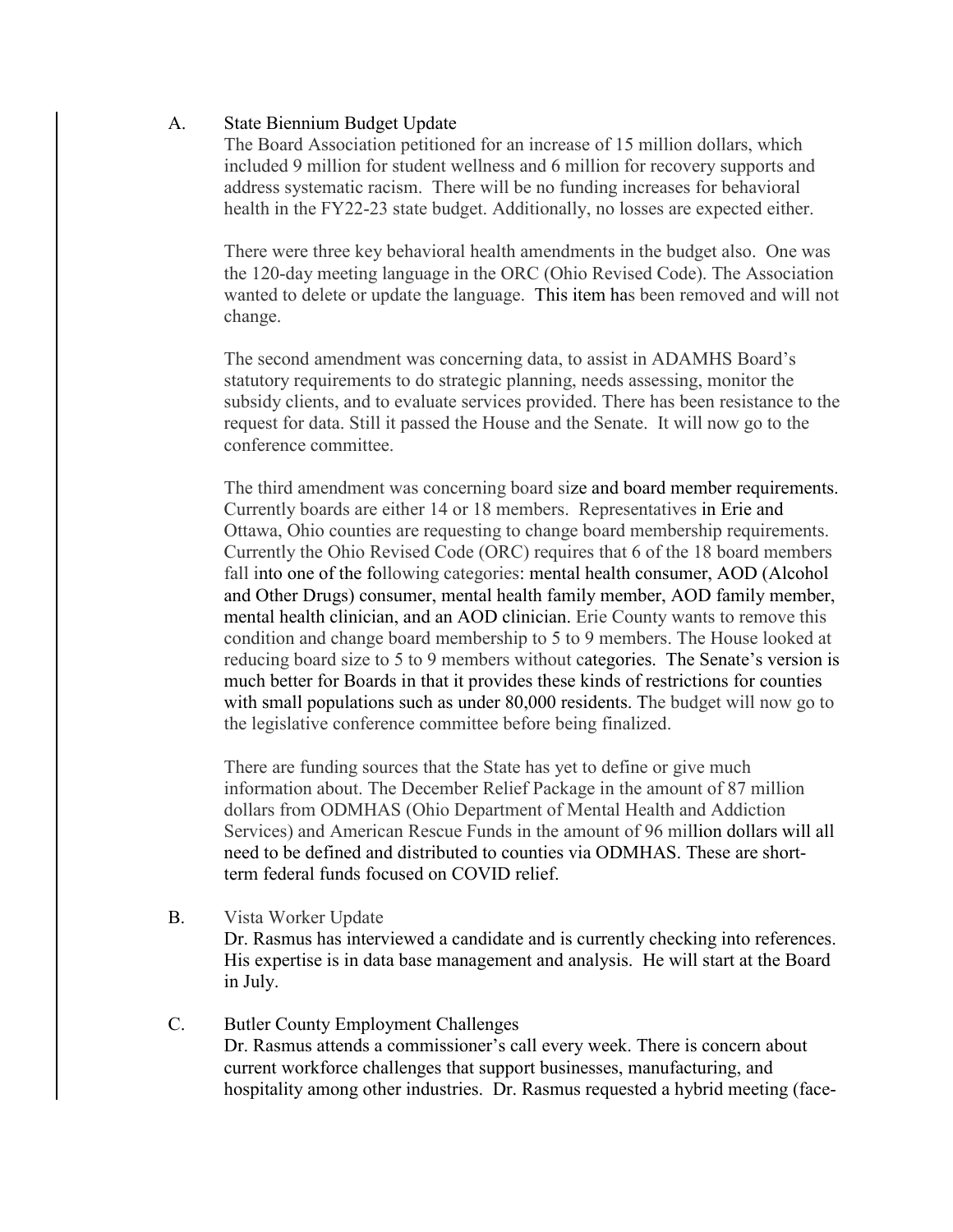to-face and teleconference) with the Hamilton Chamber of Commerce with the BCMHARSB vocational providers (Opportunities for Ohioans with Disabilities and Butler Behavioral Health's Workplace Associates) to speak about this challenge and offer solutions.

Dr. Rasmus provided summaries of the following articles D - F:

- D. Dahlgren, K. (2021). *Kids under pressure: How to help children cope with reentry anxiety as U.S. reopens*. [https://www.nbcnews.com/nightly](https://www.nbcnews.com/nightly-news/video/how-to-help-kids-feeling-re-entry-anxiety-as-u-s-reopens-114569285890)[news/video/how-to-help-kids-feeling-re-entry-anxiety-as-u-s-reopens-](https://www.nbcnews.com/nightly-news/video/how-to-help-kids-feeling-re-entry-anxiety-as-u-s-reopens-114569285890)[114569285890](https://www.nbcnews.com/nightly-news/video/how-to-help-kids-feeling-re-entry-anxiety-as-u-s-reopens-114569285890)
- E. Nyberg, J., Gustavsson, S., Aberg, M., Kuhn, H., Kuhn, G., Waern, M. (2020). Late-adolescent risk factors for suicide and self-harm in middle-aged men; explorative prospective population-based study. *The British Journal of Psychiatry, 217* (1), 370-376.
- F. Sher, L. (2020). Suicide in men: An underappreciated public health challenge. *European Archives of Psychiatry and Clinical Neuroscience. 270*, 277-278.
- G. Board Annual Training #2 Dr. Miller An annual board training will be offered on Wednesday, June  $23^{\text{rd}}$  at  $3:00$  p.m. Dr. Miller, a licensed psychiatrist and the Chief Clinical Officer for the BCMHARSB, will be discussing his role. It will be in person at the board office but board members can also attend via Webex.
- H. Board Member Appreciation Due to the current hybrid status of the board meetings, board member appreciation has been postponed until the September meeting.
- I. Board Member Retreat There will be a board member retreat in the fall. The focus will be on board members, their roles, backgrounds, and getting to know each other.
- J. Save the Date NAMI 2021 Awards Dinner 8/26/21 The 2021 NAMI Awards dinner will be on Thursday, August 26, 2021 at 6:00 p.m. at the Courtyard Marriott in Hamilton, Ohio. If you are interested in attending, please let Jennifer Coats know.
- H. Miscellaneous

Concerning board member renewal applications, Father Pucke and Dr. Hunter have been endorsed by ODMHAS. The Commissioners will endorse Chris Hacker and Kim McKinney at their meeting on June 28<sup>th</sup>. All these members have been endorsed for another 4-year term.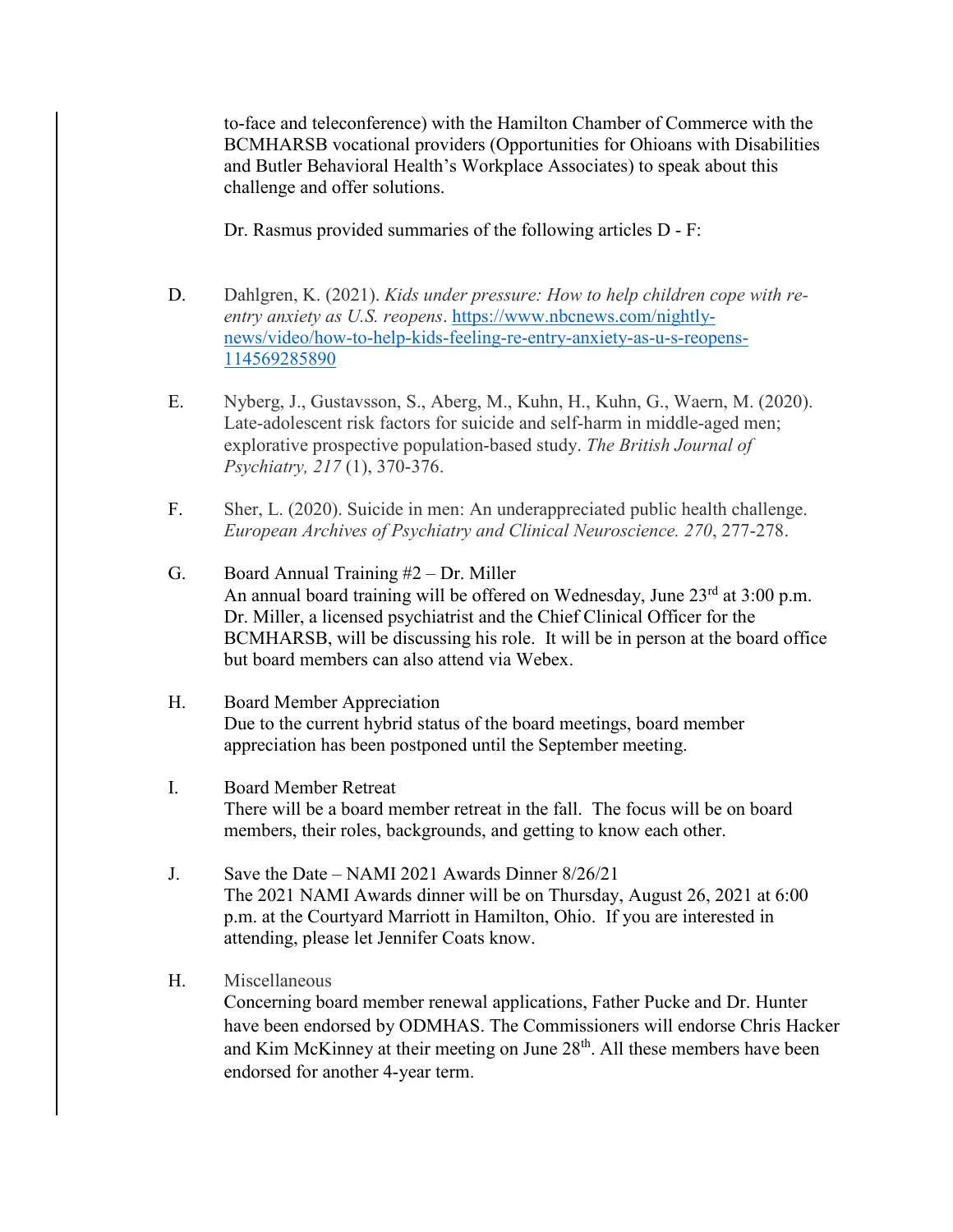# **3. Consent Agenda**

## 3.01 **Consent Agenda Items**

- A. June ARS Meeting Minutes
- B. June MH Meeting Minutes
- C. May Board Meeting Minutes
- D. May Executive Committee Meeting Minutes
- E. Committee Assignments
- F. Organizational Chart
- G. Diane E. Zucker, M.Ed., CCS-P Contract
- H. 120 Day Meeting Minutes

*Mr. Silvani motioned to approve the consent agenda. Ms. Hacker seconded the motion. The vote carried the motion.*

# **4. Review of Committee Meeting**

4.01 **June – MH Committee Meeting Review – Christine Hacker** Ms. Hacker gave a brief update on the MH Committee meeting activities this month.

## 4.02 **June – ARS Committee Meeting Review – Kelsey Wargo**

Ms. Wargo gave a brief update on the ARS Committee meeting activities this month.

# **5. New Business**

# 5.01 **Beckett Springs**

Due to challenges in getting clients into the state hospital system, Beckett Springs has been addressing psychiatric needs. Indigent funds through the CARES act were identified, that can be utilized to provide services in the amount of \$750 a day, not to exceed \$70,000.

*Mother Suzanne motioned to approve the Beckett Spring Corona Virus Relief Grant. Mr. Himm seconded the motion. The vote carried the motion.*

# 5.02 **Financial Report**

The April Financial Report (83% through fiscal year) shows that the Board has budgeted \$16,448,471 and has collected \$15,562,668, which is 94.61% of its revenue so far. Year To Date Administration costs are running at 77% with a budget of \$1,730,484. The Board has currently paid 67% of its systems budget to its providers for completed service commitments that are reflected in their billings and budgets with a current cash balance of \$20,459,734.

*Mr. Silvani motioned to approve the Financial Report. Rev. Smith seconded the motion. The vote carried the motion.*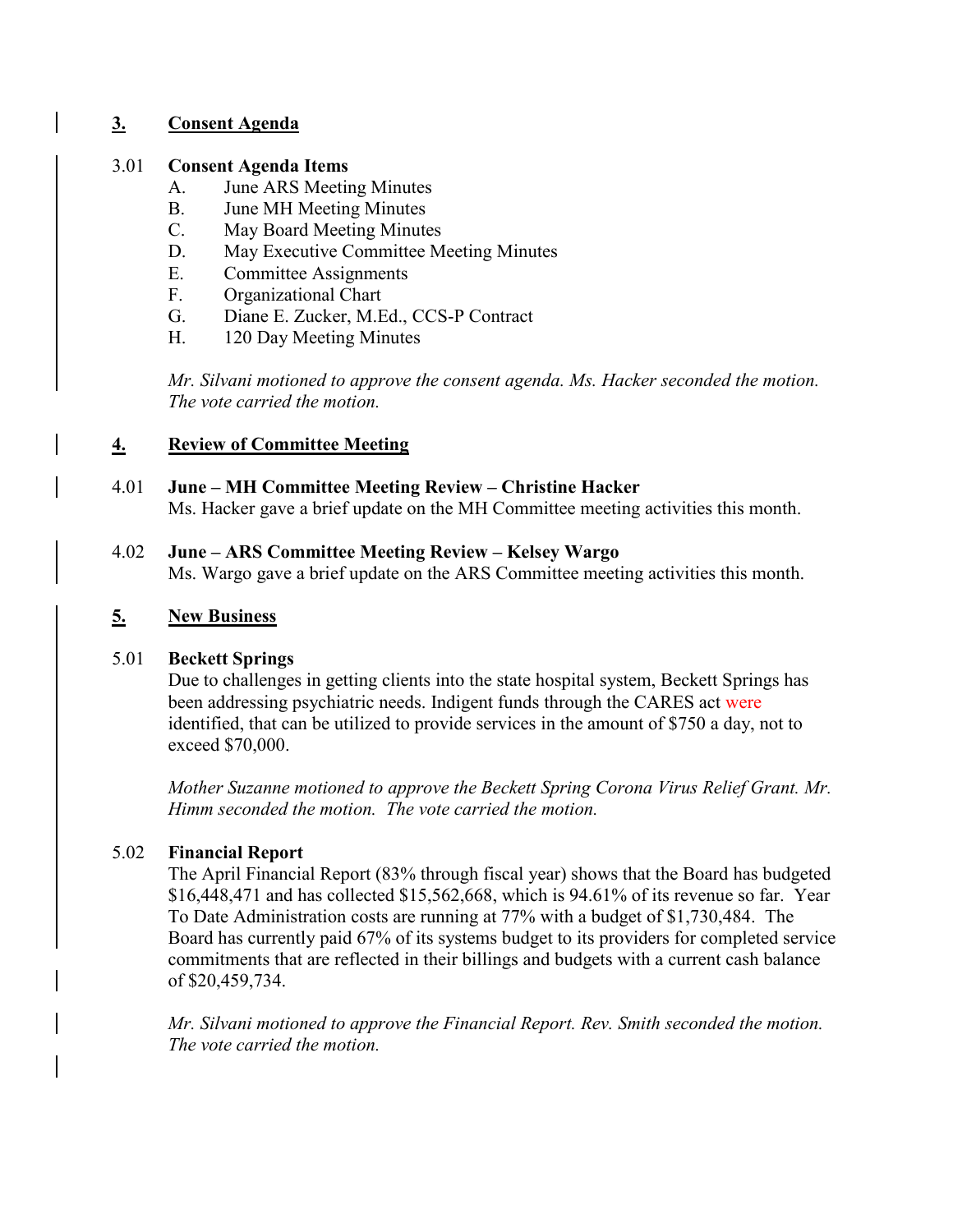#### 5.03 **Budgets**

Mr. Rhodus provided an overview of the CY22 Tax Budget and FY22 Board Budget.

*Mr. Silvani motioned to approve the FY22 Tax Budget. Mr. Bailey seconded the motion. The vote carried the motion.*

*Ms. Hacker motioned to approve the FY22 Board Budget. Mr. Mays seconded the motion. The vote carried the motion.*

#### 5.04 **Fee for Service Contract**

Dr. Rasmus requested the Board to endorse the provider FY22 Fee for Service Contract.

*Mr. Silvani motioned to approve the Fee for Service Contract. Ms. McKinney seconded the motion. The vote carried the motion.*

#### 5.05 **Fee for Service Provider Contracts**

The FY22 Fee for Service Contract will need to be signed by 14 providers. The contracts are contingent upon receipt of agreement and assurances.

*Mr. Silvani motioned to approve the Fee for Service Provider Contracts. Mr. Himm seconded the motion. The vote carried the motion.*

#### 5.06 **Point Factor Analysis**

The point factor analysis provides a staff salary range. It is based on job descriptions, not on an individual staff member, their credentials, experience, or seniority. An excel spreadsheet was provided with the point factor range of staff and wage schedule. The Board Association (OACBHA - Ohio Association of County Behavioral Health Authorities) provided a current salary report that looked at boards of similar size and proximity to the BCMHARSB that was used by Jim Evans & Associates (BCMHARSB Human Resources subcontractor) to come up with an updated wage schedule.

*Mr. Silvani motioned to approve the Point Factor Analysis. Ms. Hacker seconded the motion. The vote carried the motion.*

### 5.07 **Cost of Living and Incentive**

Dr. Rasmus is requesting a 2% cost of living and one time incentive for board staff. The percentage follows the county's recommended model.

*Mr. Himm motioned to approve the Cost of Living and Incentive Increases. Rev. Smith seconded the motion. The vote carried the motion.*

### 5.08 **Crisis Stabilization Unit Update**

Dr. Rasmus concluded that the BCMHARSB is in the fact-finding part of the process to the development of a CSU. There is a need for focus groups to include the stakeholders and providers in the community to look at different aspects of a CSU including but not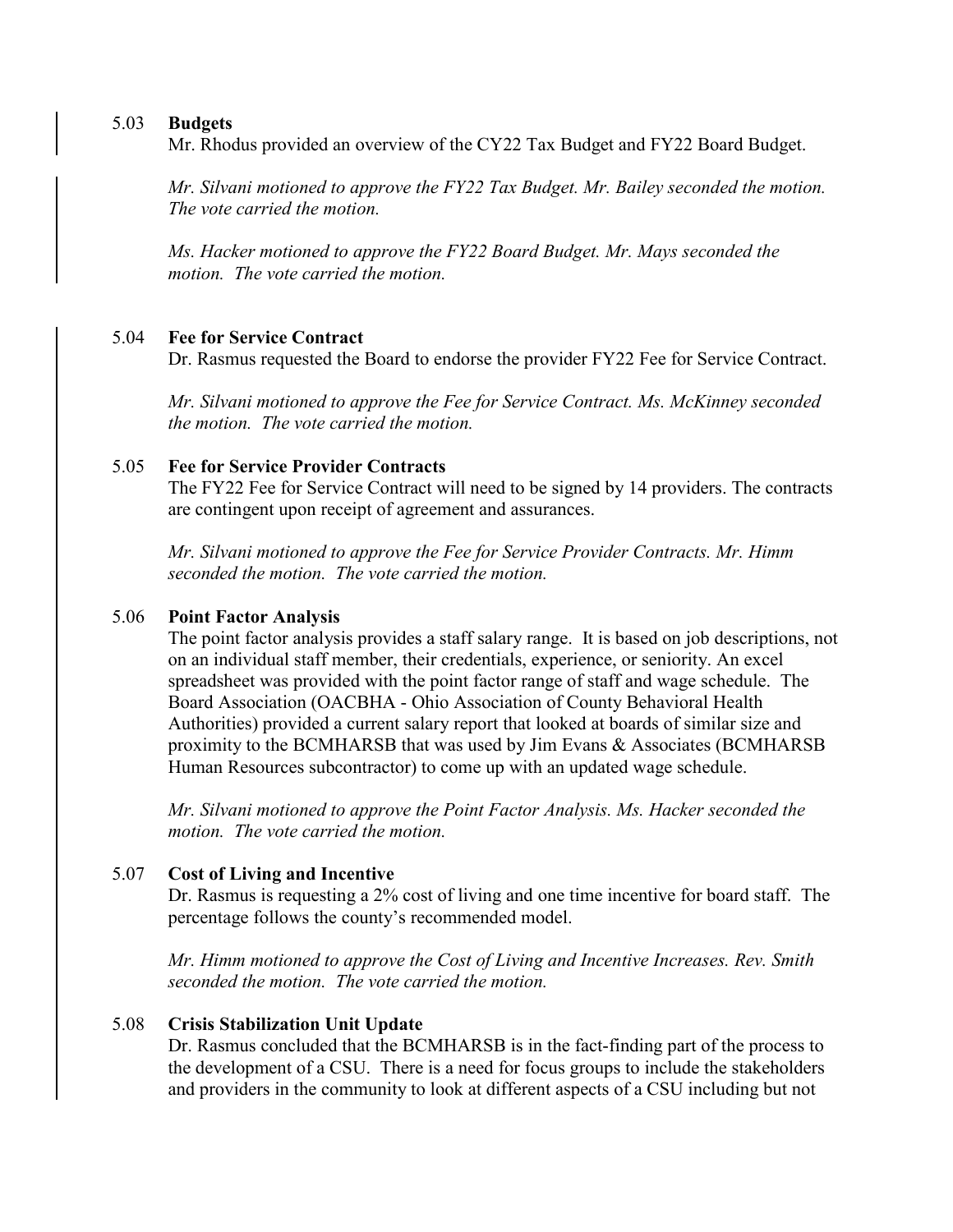limited to: funding, residential supports, hospital emergency rooms, certification process, zoning, population served, and the discharge process. Dr. Rasmus shared an information sheet developed by Scott Fourman and Franklin County Fact Sheet.

### 5.09 **HRSA Grant Update – Oxford Area Addiction Response Initiative**

McCullough-Hyde Memorial Hospital (MHMH), which is affiliated with TriHealth, Inc. will purchase Naloxone between September 1, 2021 and August 31, 2022. Once purchased, MHMH will give the Naloxone to the Regional Harm Reduction Collaborative for long-term storage and distribution. The Board will reimburse MHMH for the cost in an amount not to exceed \$52,800.

*Mr. Himm motioned to approve the Oxford Area Addition Response Initiative Agreement. Mr. Swigonski seconded the motion. The vote carried the motion.*

## 5.10 **Work from Home Policy**

The Work from Home Policy 8.24 E was amended as follows: "Any change from the requirements under item E above is under the Executive Director's discretion."

*Mr. Mays motioned to approve the updated Work from Home Policy. Pastor Bailey seconded the motion. The vote carried the motion.*

## 5.11 **Board Self-Evaluation Review**

David Swigonski reviewed the May Survey Monkey Board Self-Assessment results. 14 out of the 17 board members answered the Survey Monkey. Jennifer Coats is working on an excel spreadsheet to do a running average to find a running cumulative total for each of the questions in the survey.

### 5.12 **State Hospital Report**

Mr. Fourman reviewed the May State Hospital Report. There have been 4 civil beds and 12 forensic beds budgeted. For the month of May, there were 24 forensic beds and 1 civil bed used. Year to date, the average is 1 civil bed and 19.3 forensic beds.

### 5.12 **Vouchers and Payments Made by Direct Deduction**

Mr. Rhodus discussed the current voucher approvals and direct deductions.

*Dr. Hunter motioned to approve the Vouchers and Payments Made by Direct Deduction. Mr. Himm seconded the motion. The vote carried the motion.* 

# **6. Executive Session**

Board members took a roll call vote to enter into Executive Session. Upon roll call the vote was: Pastor Michael Bailey, yes; Patricia Deis-Gleeson, yes; Theodore Hunter, yes; Wayne Mays, yes; Tara D'Epifanio, yes; Father Michael Pucke, yes; Christine Hacker, yes; Mathew Himm, yes; Kim McKinney, yes; Rev. Suzanne LeVesconte, yes; Rev. Gary Smith, yes; David Swigonski, yes; Richard Bement, yes; Rev. Vanessa R. Cummings, yes; Kesley Wargo, yes; and John Silvani, yes.